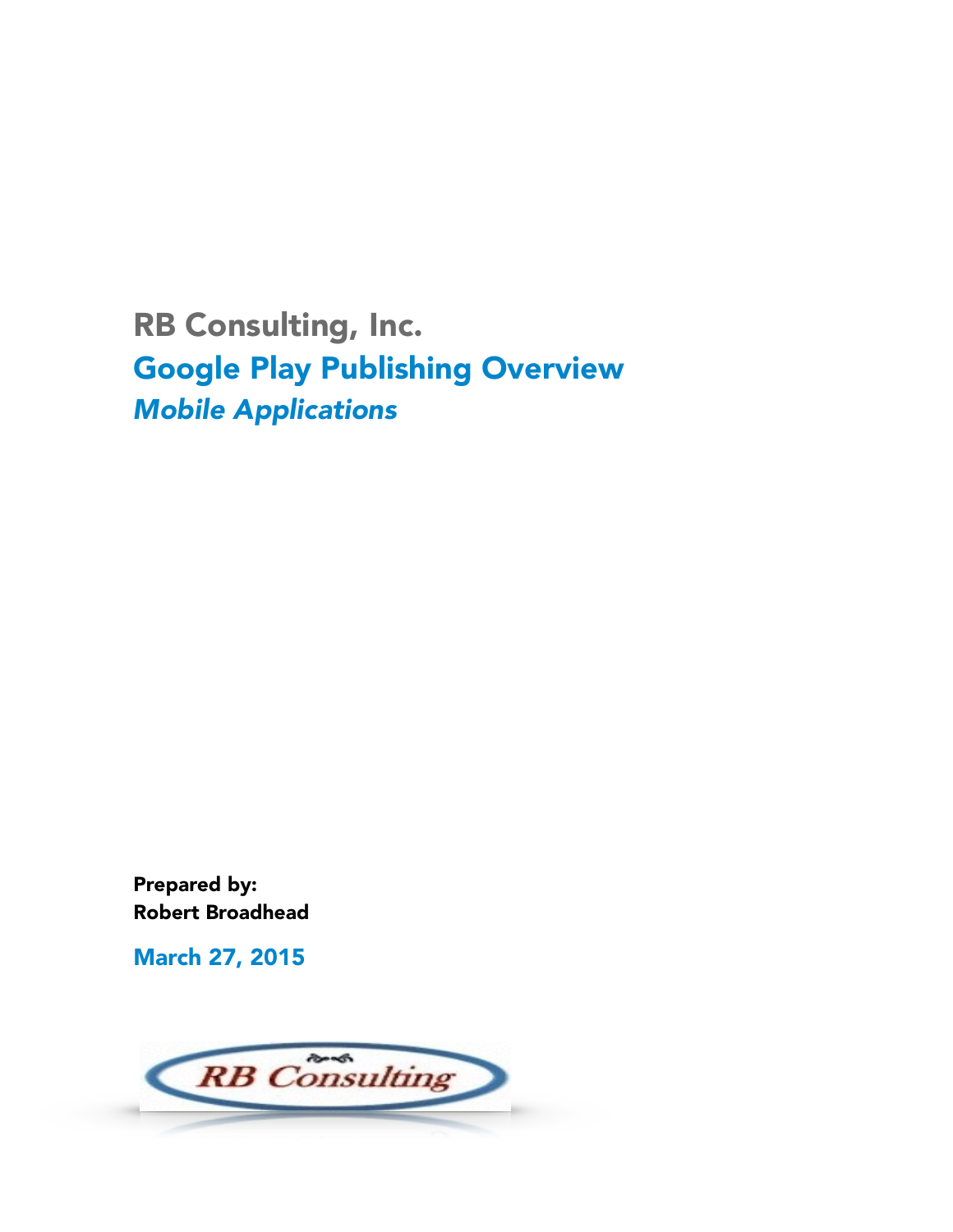## <u>RB Consulting (National Active Consulting ) and the consulting of the consulting of the consulting of the consulting of the consulting of the consulting of the consulting of the consulting of the consulting of the consult</u>

RB Consulting Confidential

Revised: Rob Broadhead

No portion of this document may be reproduced, stored in a retrieval system or transmitted in any form by any means without the prior written approval of RB Consulting Inc. Any such requests should be sent to:

RB Consulting, Inc. 309 Inwood Way Franklin, TN 37064

Contact Name: Rob Broadhead

In no event shall RB Consulting be liable to anyone for special, incidental, collateral, or consequential damages arising out of the use of this information.

Revision: 01 RB Consulting Inc. 2015 All rights reserved.

This document contains RB Consulting sensitive material. Posting or sharing this material outside of RB Consulting should be done only at management discretion.

Printed in the United States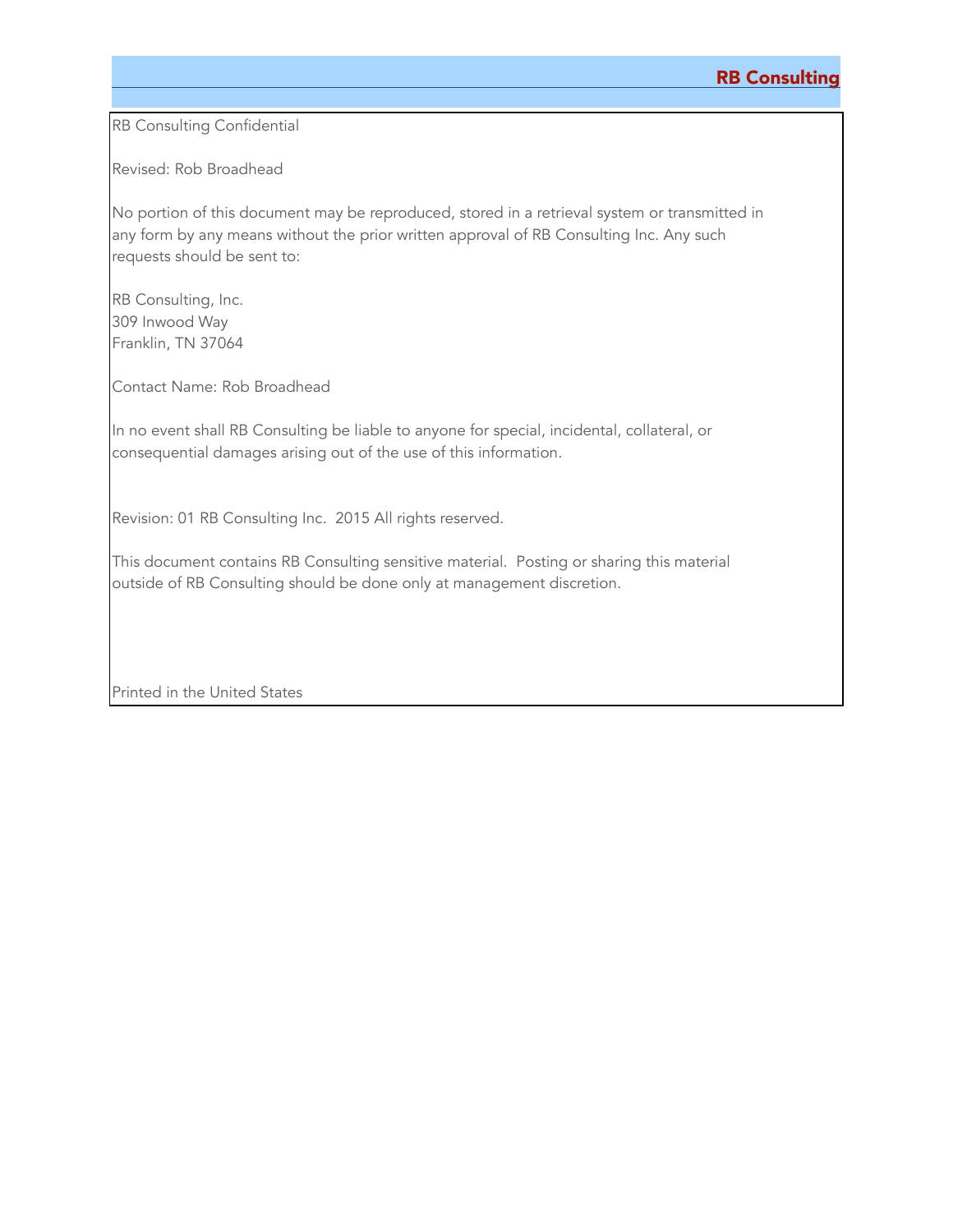# Google Play Overview

The Google store for publishing/purchasing applications is called Google Play. There are other app stores that allow a developer to publish Android applications, but this document will focus only on Google Play. It is important to note that once an application is published it may be run from anywhere in the world so scalability and security are critical for the reputation of the publisher as well as potential reasons for being rejected from the Google Play store.

## Development Requirements



The Android developer site has a wealth of documentation around development and should be reviewed by the developers and development management team in order to ensure a smooth and secure publishing process. The steps for publishing an application are listed in the image shown to the left. This is a full SDLC process and should be followed completely to help ensure high quality applications are being produced. Skipping steps may cause serious application issues during the publishing process or beyond.

Google suggests specific development tools and environments, but its open nature has allowed for a large number of tools and utilities to be created that are open source and/or commercial applications. These can be used to increase team productivity. Tool discussion is out of scope in this document, but the latest tools should be searched for and reviewed as time permits. Google suggests Android Studio to ensure the quickest to market and most reliable development process. The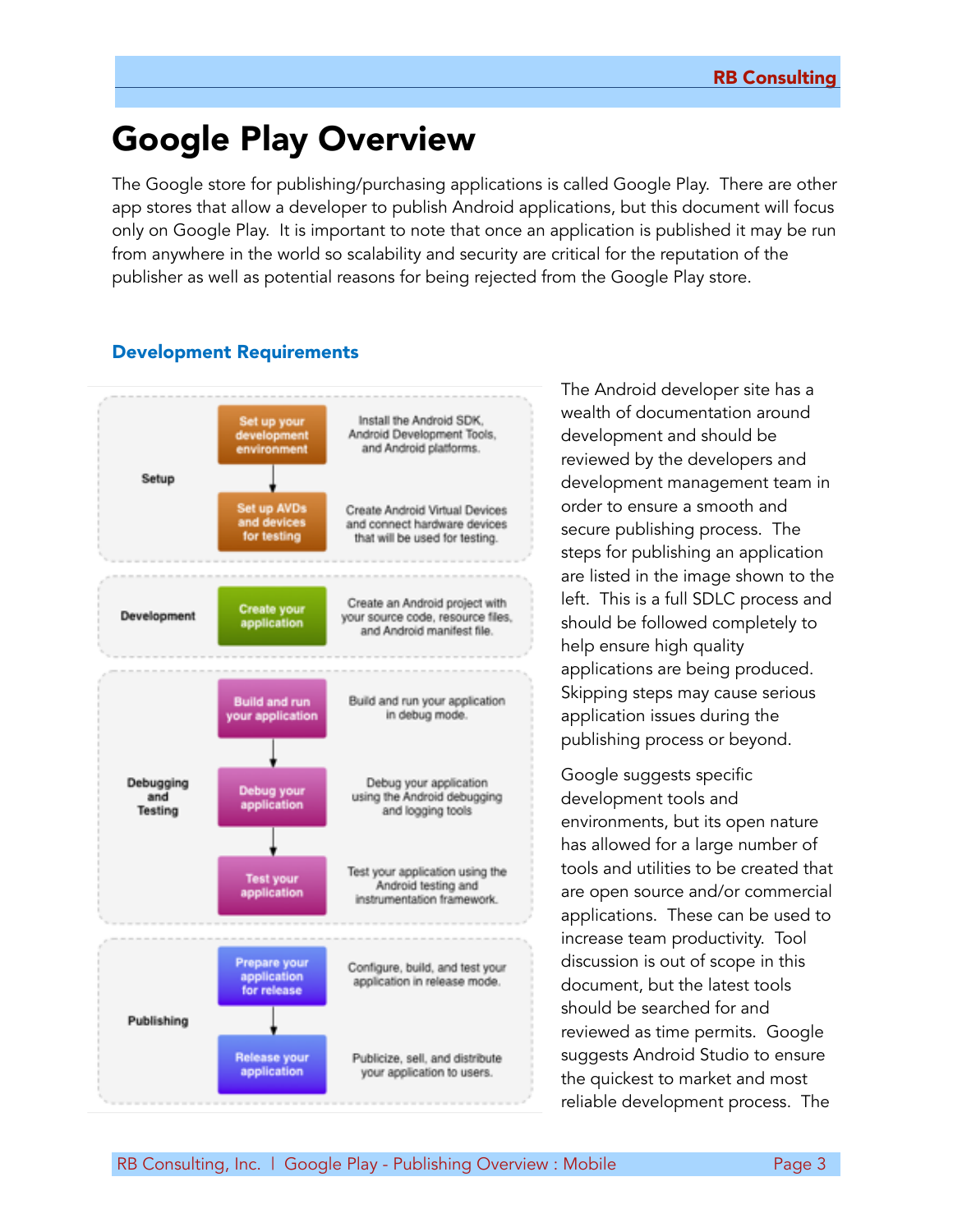Android environment is constantly evolving and regular reviews of the latest releases and tools will help reduce compatibility issues when the final product is published.

## Publishing Steps

There are a number of steps required to publish an application. Like all things Google, a developer account must be linked to a gmail address. Once a gmail address has been setup as a developer account the other steps can be addressed and completed. Details are provided later in this document and on the Android development site, but this is provided as a quick checklist.

- Determine content rating and country (or countries) of distribution
- Verify final app size is below 50MB limit
- Verify platform and screen compatibility
- Price model (amount, in app billing/subscriptions
- Application Development
- Application Testing
- Promotional graphics, screen shots, and content
- Prepare for Release
- Build and Deploy (decide on whether to use a beta program)
- Complete App store listing
- Final checks and publishing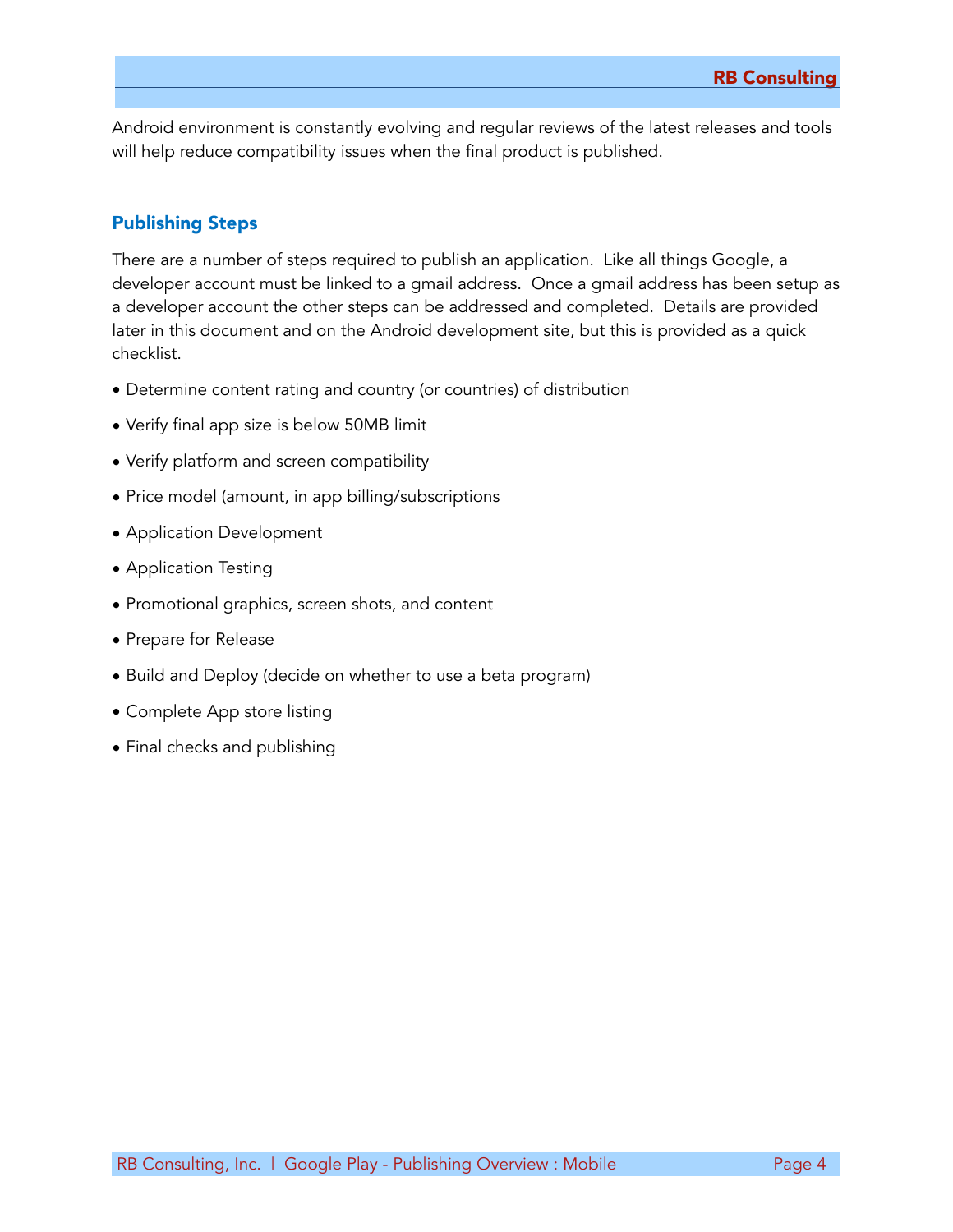## Publishing Details

The publishing process requires a number of questions to be answered about the application to be published. These answers are critical to how the application will look in Google Play. The content can be edited even after an application has been published, but it is best to get the content correct from the start rather than have to correct typos and other errors. First impressions are important when trying to get users to try an application. There is a concept of Alpha and Beta testing in Google Play. There is also a draft mode available. It is recommended to take advantage of these multiple ways to preview and test out an application before it is released to the general public. An application can also be unpublished, if desired, to remove it from availability.

Once an application is published Google provides an option to stage rollouts. This allows an application to be made available to a percentage of users at a time and ensure users are able to use it properly. Rollbacks are not allowed, but a new version can be released if a release is "broken."

Once an application is built and ready to be published there is a series of groups of data that will need to be entered. This data includes: content/descriptions, images to use as icons while searching for the app in the store, and screen shots.

### Preparing for Release

An application development effort is going to be somewhat similar for mobile apps to any other development effort. This means that the general development effort for mobile will follow the development team's standard processes. Once the application is developed and functionally tested the publishing of an Android application falls into the Android processes. There are five main tasks involved in publishing :

- 1. Gather materials for release
- 2. Configure application for release
- 3. Build application for release
- 4. Prepare remote servers
- 5. Test application for release

Gathering materials for release is as much a marketing/sales effort as it is development. This step requires the EULA to be created, cryptographic keys for signing the application (validity must end after 10-22-2033), create an application icon, third party tool license keys, screen shots, and promotional text for the store.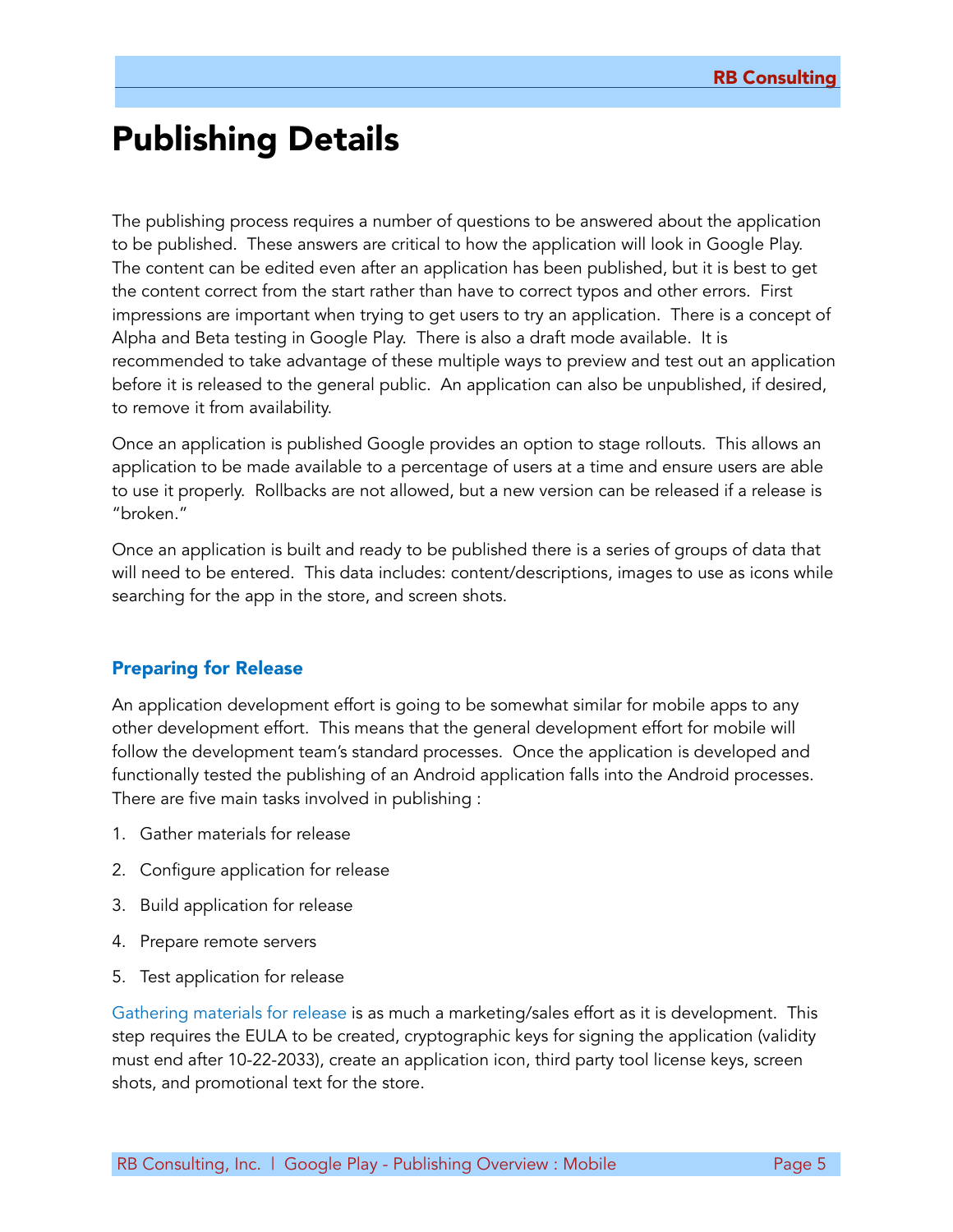Configuring an application for release is largely a clean-up effort from testing. Make sure all logging and debugging code is turned off and that any related files (log files, trace files, etc) have been removed. Clean up the project directories to remove orphan code/files. Source files for resources and other items should also be removed. This step includes verifying configuration settings as well to make sure the build files are all properly configured for production and final values for things like version numbers and application name are set. Included in this step is a verification that the application is configured to properly support the target devices. Ensure that any URLs are targeted to the correct servers and not development or test servers. Some of the device support is addressed during development, but configuration settings need to match the final target devices and screen sizes as well. Finally, add support for Google Play licensing if that is desired for the application (http:// developer.android.com/google/play/licensing/index.html).

Building an application for release is just a formality at this point if the other steps have been followed. The build will need to produce a signed and optimized package (.apk file). Once all the proper keys have been acquired it is a matter of incorporating those in the build and then [build for production rather than debug \(http://developer.android.com/tools/building/building](http://developer.android.com/tools/building/building-studio.html)studio.html).

Preparing remote servers may already be done outside of this process. The preparation includes securing the server(s) and ensuring that the server(s) have access to production data. Whether the servers are pre-existing or not testing will need to be done to ensure the application has the access it needs.

Testing for release is covered in more detailed later in this document. The key take away for this step is to mimic realistic conditions including full deployment to actual (not virtual) devices to do the final testing. This will ensure there are no issues that arise with a real device that were not seen in emulators. The emulators are great for initial testing but speed and memory issues often will not appear until testing is done on a physical device.

## Store Listing

The store listing has a few tiers of content to provide about the application. This product listing text can be provided in multiple translations for each of the properties. The properties include:

- 1. Title (30 character limit)
- 2. Description (4000 character limit, limited html tag support)
- 3. Promo text (80 character limit)
- 4. Recent changes/Whats New (500 character limit)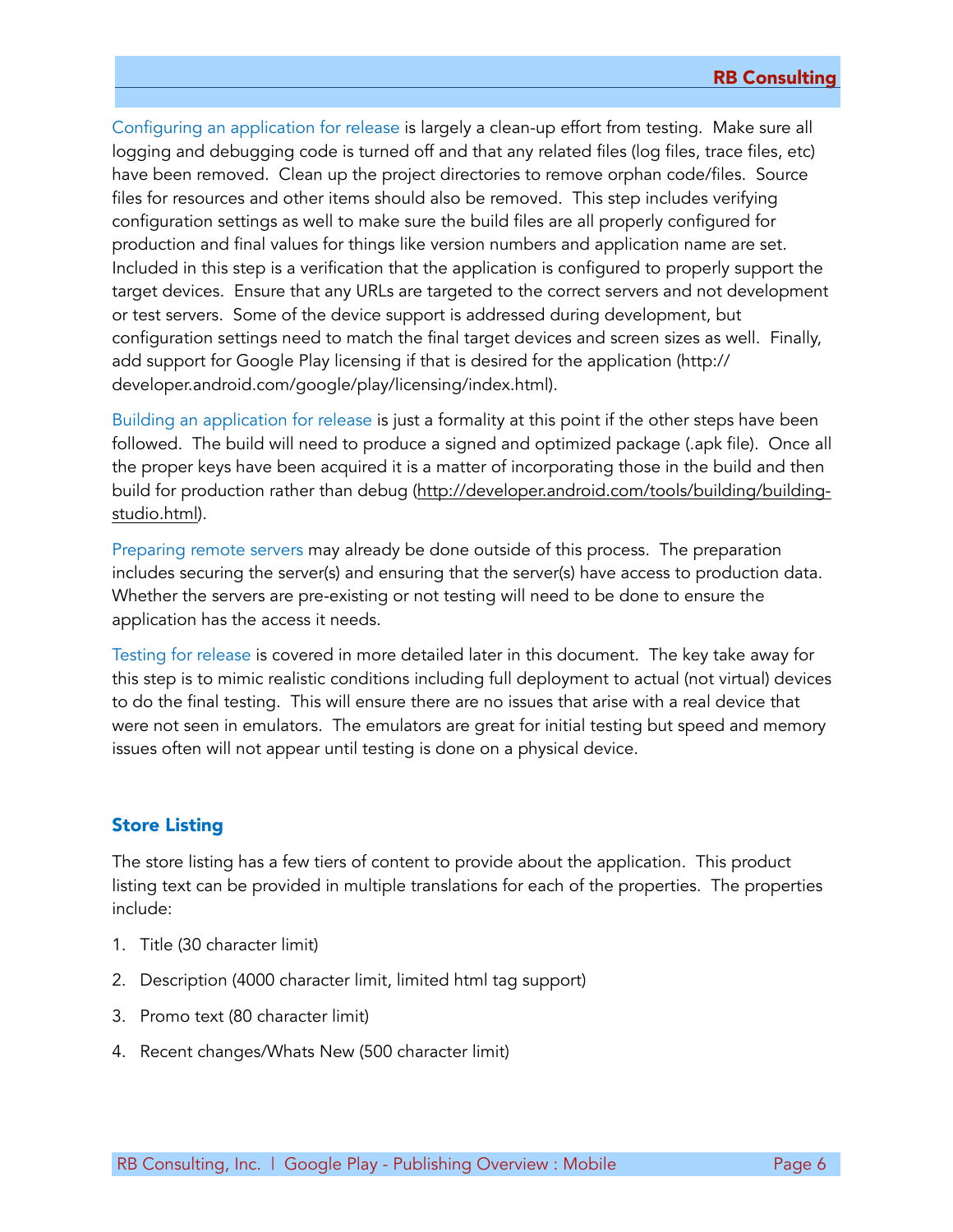There are also a series of graphic assets that are part of the product listing:

- 1. Screen shots
- 2. High-res icon
- 3. Feature Graphic
- 4. Banner Asset (Android TV)
- 5. Promotional Video

Screen shots can be provided for each of the display types (Phone, 7-inch tablet, 10-inch tablet, and Android TV). A minimum of 2 screen shots are required and the minimum dimension is 320px with a max of 3840px or twice the minimum. Tablet support requires tablet screen shots. Android TV has some additional requirements, but that is outside the scope of this document. It is worth noting that video displays first in the store, then tablet screen shots, and then phone screen shots.

A high-res icon is required for any application type and is usually a higher res version of the application launcher icon. The icon is required to be a 32-bit PNG with alpha that is 512px by 512px and with a maximum file size of 1024KB. The guidelines suggest a distinct silhouette, 3- D front view with a slight perspective as if viewed from above. It should also have a background that can be used on any background color.

The feature graphic is required in order for the application to be listed as a featured application on Google Play. This can be optional, but it is highly suggested to not consider it as such. Featured applications are going to be much more likely to be tried out by users. The feature graphic should be a way to draw users to the application and thus is like an ad. You do not have to have it, but lack of one will likely reduce adoption of the application. In order to considered for featured placement the image must be 1024px by 500px in dimension. The graphic can be JPEG or 24-bit PNG (no alpha). If a promotional video has been provided then a play button will appear on this image to play the video.

A Banner asset can be provided to allow an application to be listed on Android TV. This must be 320px by 180px and can be a JPEG or 24-bit PNG (no alpha). This is required for an Android TV application.

A promotional video can be provided via YouTube. This is an optional feature, but provides a great way to advertise and promote an application. This a video URL in YouTube and not a playlist or channel.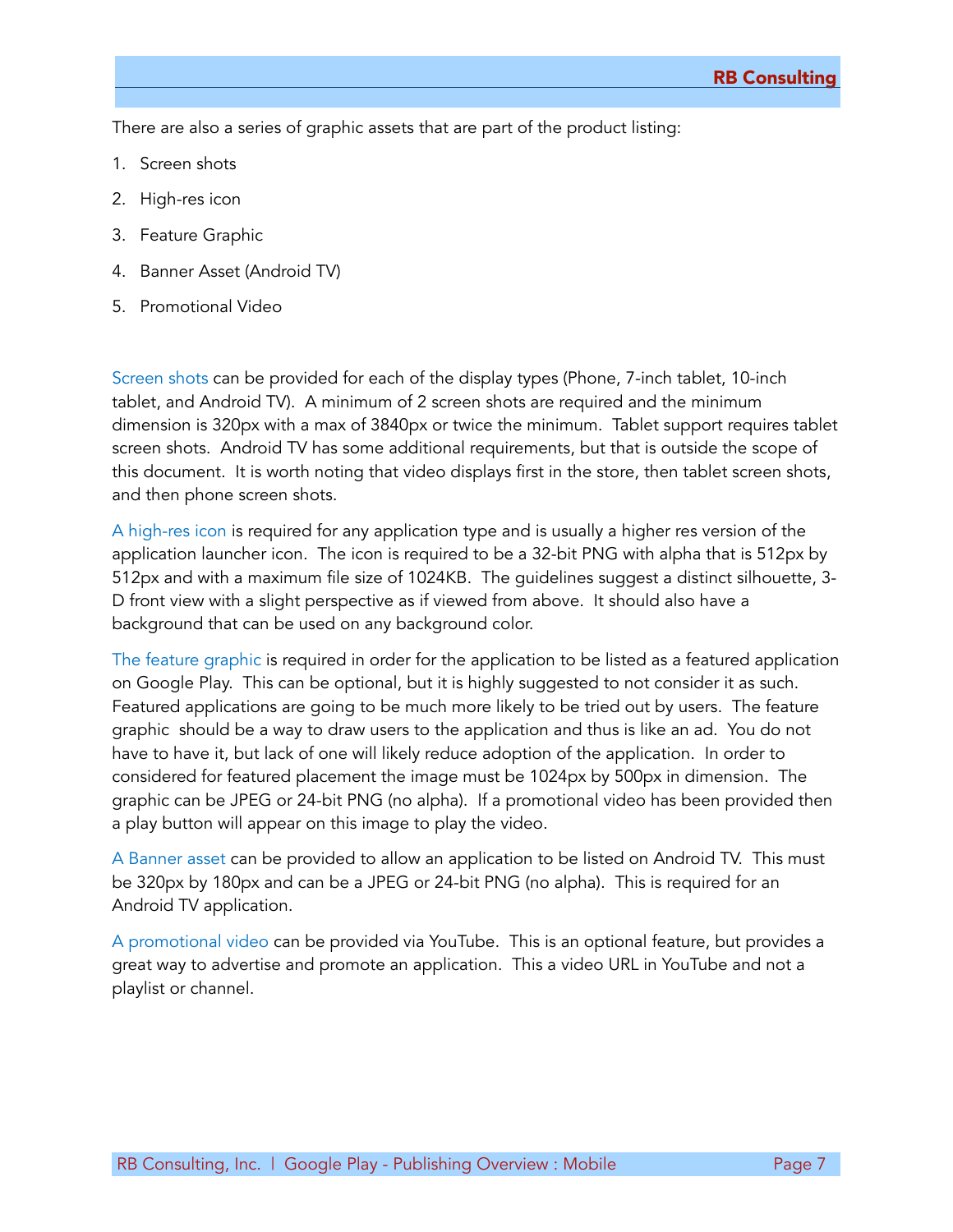## Coding Standards

Publishing an Android application on the store requires a certain level of quality in the code, architecture, stability, and packaging. These requirements are presented on the Android developer site at: [http://developer.android.com/distribute/essentials/quality/core.html.](http://developer.android.com/distribute/essentials/quality/core.html) The highlights are brought out here to provide a quick checklist for easing the process of publishing an application and reducing rejection from the application evaluators.

In Android development one of the key decisions to be made is what versions and devices will be supported. Once a decision has been made then the documentation needs to be reviewed for any older devices or OS versions. Standards have evolved over time and the requirements have as well. It is generally safe to assume "backward compatibility" of requirements so publishing for the newest devices and OS versions will cover older ones, but reviewing those older requirements will help avoid errors that only users of those older versions will see. The notes in this document are based on Android OS version 5.01 (21) and older (or newer) versions might have slightly different features or standards to match.

#### User Interface

The UI design standards are easy to meet if development is done using standard controls and look-and-feel. Problems may arise if the application tries to do things atypical to the Android application experience. The rule of thumb is to not do things that break the default way applications work in Android. This can be broken down to these specific rules :

- Do not change how the system icons (e.g. back button) work
- Do not add new ways to access the system icons
- Always allow for usage of the back and home buttons from any screen
- Notifications should not contain extra information (ads or unrelated content)
- Stack notifications into a single object where possible
- Use notifications only for a user context change or to inform about an on going event
- When a user presses the back button and will lose data they should be notified and allowed to save their data before proceeding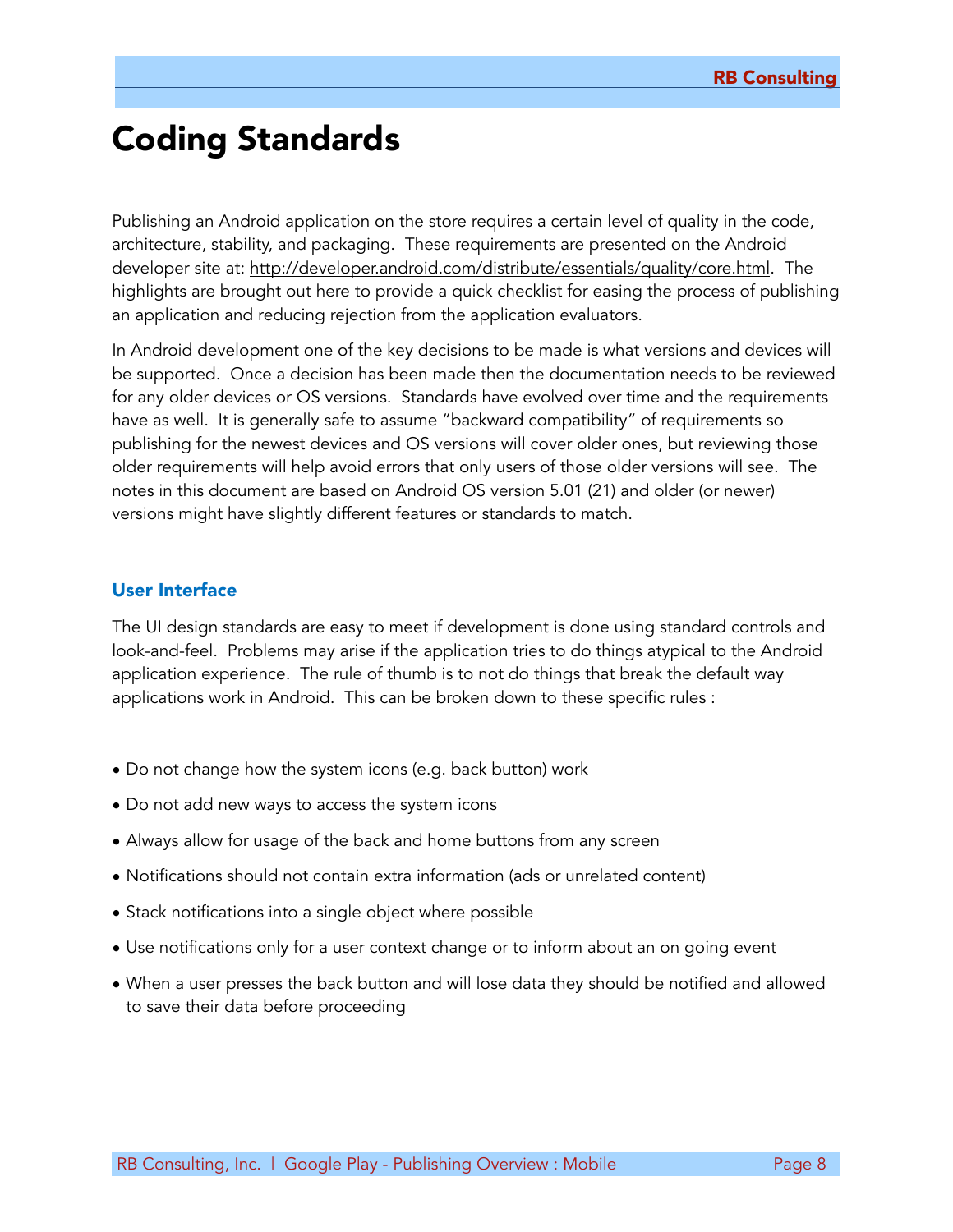#### Behavior and Permissions

Applications can make use of core hardware features like video, audio, SD cards, etc. There are some general rules to follow with regard to these features that boil down to "take only what you need as long as you need it". Here are some checklist items to look for in evaluating compliance with the requirements :

- App requests only absolute minimum permissions it needs
- App does not request access to sensitive data or pay services (dialer or SMS) unless they are required for a core capability of the app.
- App functions normally on an SD card (unless SD is not supported)
- Audio does not play when is screen is off, over another app, or behind lock screen unless that is a core feature (e.g. a music player)
- Audio either resumes when an application is moved to foreground/active state or the user is shown the audio is in a paused state
- Support both orientations where possible. Support same functionality in all orientations with minor changes acceptable (content or display changes due to orientation).
- Orientations should use screen real estate and not go to letterbox
- App does not leave services running while in background, unless related to core feature of the app.
- App preserves and restores user state when switching from active to inactive app status
- Resources are properly released as soon as the need for them has ended

### Performance and Stability

The standards for performance and stability are what a user would expect of any application. In general:

- The display should look correct (no cut-off images or text)
- Audio should work (no crackle, stuttering, etc)
- Exceptions should be handled gracefully
- There should not be any errors that cause an application crash or freeze.